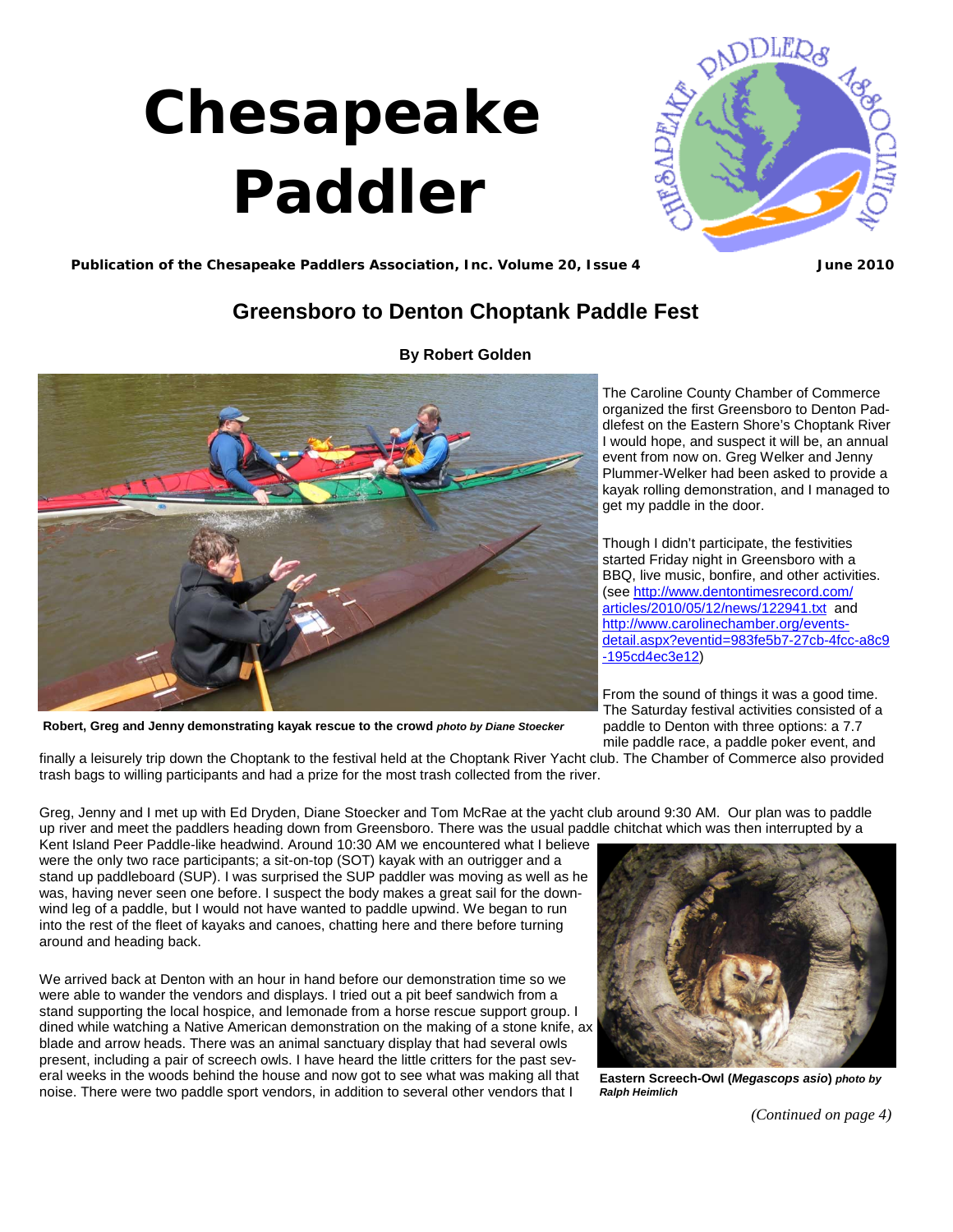

**Saki's original photo of Mallows Bay, Yvonne Thayer center** 

**The Ghost Fleet of Mallows Bay** 

### **Alan "Saki" Sakakihara**

I just returned from California to find the latest Maryland Natural Resource Magazine sitting in my mailbox. I entered several photos in their contest a couple of months ago but didn't win. But perhaps even better, I found that one of the photos I submitted to the

contest is on cover. It is from my kayak trip to Mallows Bay with Norma Broadwater and Yvonne Thayer. Yvonne made the cover! (right). Original photo on left.

The full magazine can be downloaded at http://www.dnr.maryland.gov/ [naturalresource/spring2010/spring2010.pdf and has an article on new boating](http://www.dnr.maryland.gov/naturalresource/spring2010/spring2010.pdf)  access, including the new ramp at Mallows Bay, on page 14.

Saki



<span id="page-1-0"></span>*[Denton to Greensboro Choptank Paddlefest \(Continued from page 1\)](#page-0-0)* 

didn't get to check out. Add in the live music of 'Vic Vacuum and the Attachments' and it was a great start for a first time festival.

For the demonstration Ed provided great commentary via a bull horn out on the dock while we conducted the show. I started us off with a paddle float reentry that got off to a bad start as the river current was pulling the kayak into the dock and moored power boat. Greg came to the rescue with a line tied to my bow and kept me in the center of the crowd as I gracefully (NOT!) executed my reentry. Once back in the boat it was time to fall out again, this time conducting a two boat rescue. After a successful two boat reentry, and given a hand from the crowd for being the willing victim I got the best seat in the house while Jenny and Greg conducted numerous rolls. At one point they were both executing rolls perfectly synchronized; perhaps a new sports competition synchronized kayak rolling. Afterwards Greg and Jenny answered questions for about another 45 minutes, as the great ambassadors for the sport that they are. One person in the audience has been working on an idea for a prosthetic paddle and asked Jenny and Greg to try out the prototype. They paddled about with it and of-



**Robert and Greg complete a two-boat rescue** *photo by Tom McCrea*

fered up some good suggestions and improvements. As a finale, I watched Greg try and complete a roll with the paddle on the first try.

Jenny put her boat back on shore for display and to answer questions on kayak building, while Greg and I headed over to Watts creek for a little more time on the water. By 4:30 PM, the boats were on the cars and the vendors were closing up shop. Jenny scored some fries from the Board Walk Fry vendor. They were great and I was glad I didn't know about them sooner. I thought for a first time festival The First Annual Denton to Greensboro Choptank Paddlefest was a pretty good showing and a great time. I heard others echo this thought as well. Next year, it would make a great early season weekend camper (at Martiniak State Park) with a paddle to and from the festival on Saturday and a Sunday paddle at one of the other great local locations. Maybe we could even have enough volunteers to run a CPA booth at the festival. Let me know if you are interested in helping out.